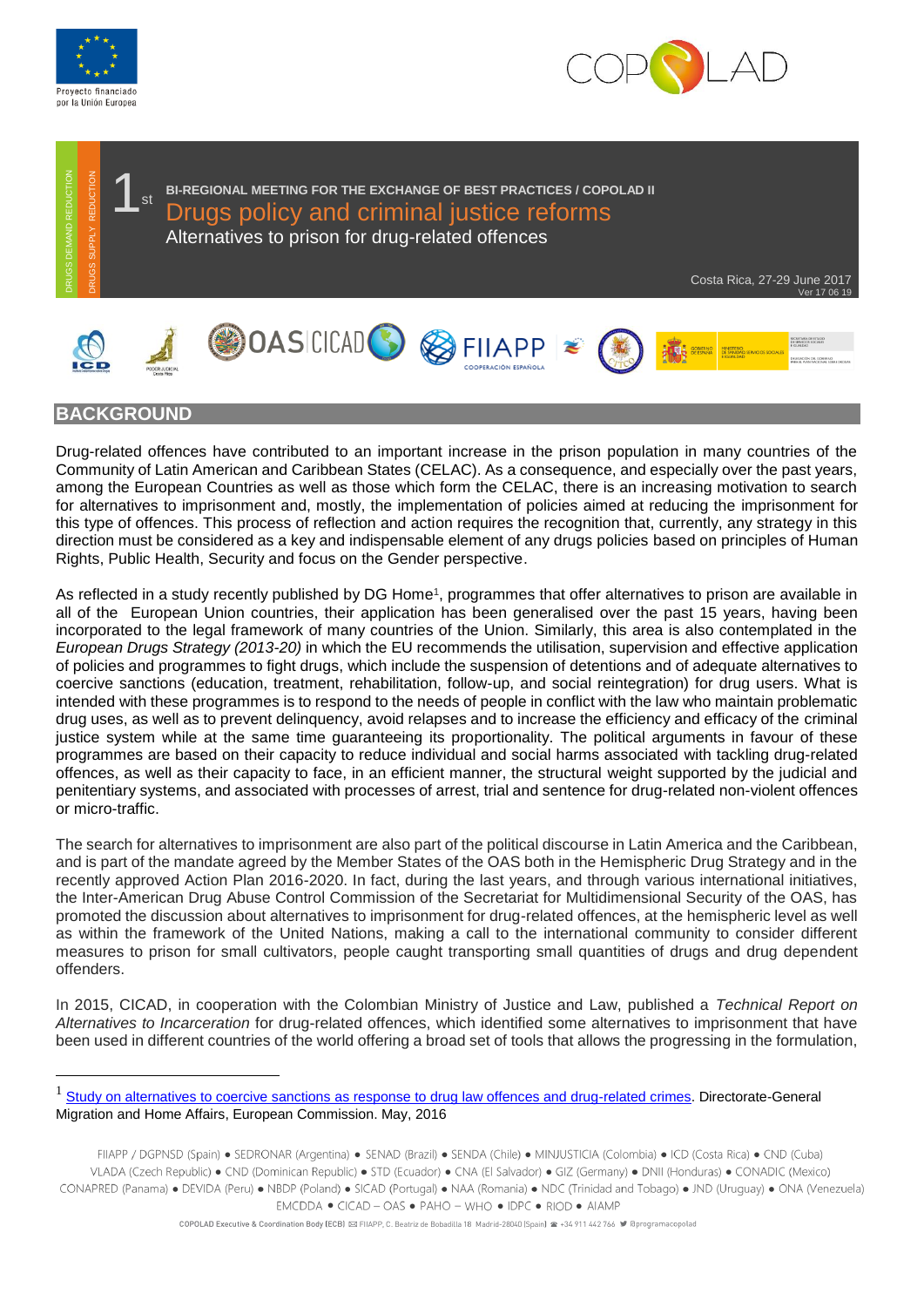



adoption and application of policies and measures that are promising and at the same time more respectful to human rights, taking appropriately into account the national, constitutional, legal, and administrative systems of substitute or complementary measures in what concerns the reduction of the criminal proceedings, sentence or penalty in the appropriate cases. Similarly, CICAD has been working on the expansion of alternative models under a legal supervision for the adult and adolescent population, supporting the establishment of more than 50 specialised courts in more than a dozen Member States of the OAS. At the same time, CICAD has created the database: *[Inventory of](http://cicad.oas.org/fortalecimiento_institucional/closinggap/inventarioae/fichas_tecnicas_eng.html)  [alternatives to incarceration](http://cicad.oas.org/fortalecimiento_institucional/closinggap/inventarioae/fichas_tecnicas_eng.html)*, accessible through their website.

The advancement of these programmes both in the EU and in the CELAC regions should allow the strengthening of drugs policies based on the principles of Human Rights, Public Health and Security, taking into account the gender perspective, as well as effectiveness evidence-based criteria. Although conclusive evaluations are not yet available, the initial reviews carried out so far suggest good results and the need to adjust some aspects still under exploration or consolidation.

Due to its relative *youth* it is therefore a field of intervention in which there are still important challenges, which can only be overcome through the provision of appropriate resources, the articulation of socio-health care responses coordinated with the judicial system and the rigorous evaluation of the initiatives developed so far. The exchange of lessons learned is a valuable opportunity to move forward.

Given that the possibilities to offer alternatives to prison sentences differ from one legal system to the other and are different based on the socio-economic contexts of the countries in each region, it is unlikely for the programmes to be directly transferable. However, it is possible to identify experiences, ideas and key elements that can be particularly useful to those countries that consider the introduction of these approaches, as well as for those that aim at optimising the efficacy of their already-implemented programmes.

#### **PURPOSE**

From COPOLAD II we convene this meeting of bi-regional exchange with the purpose of reviewing the available evidence in the field of criminal reforms related to drug-related offences, in order to facilitate the exchange of information, the identification of promising experiences and the sharing of lessons learned. From COPOLAD II, we convene this Bi-regional Meeting for the exchange of good practices, to contribute to define the main advances achieved and the challenges that are still to be faced in the short and medium-term.

## **PROFILE OF PARTICIPANTS**

Representatives of institutions involved in the legal, criminal and social treatment of people in conflict with the law, in the following areas:

#### **Professional Profile 1**

Institutional / professional representative of Drug Demand Reduction or the National Drug Commission responsible for the oversight of programs related to drug related offenses in the following areas:

- Penitentiary: agents with experience in educational and assistance programs in the intra and extra-penitentiary field.
- Socio-sanitary services, specialized assistance, social insertion services, general social services or specialized primary care.

## **Professional Profile 2**

Institutional / professional representative involved in the legal or criminal component regarding drug related offenses. Some examples could be, but are not limited to:

- Judicial: representatives of the judiciary, drug treatment courts, magistrates, public prosecutor's offices, specialized public prosecutor's office, public defendants (for either adult or juvenile population).
- Representatives of the enforcement of criminal sentences in adolescent criminal responsibility.

FIIAPP / DGPNSD (Spain) · SEDRONAR (Argentina) · SENAD (Brazil) · SENDA (Chile) · MINJUSTICIA (Colombia) · ICD (Costa Rica) · CND (Cuba) VLADA (Czech Republic) • CND (Dominican Republic) • STD (Ecuador) • CNA (El Salvador) • GIZ (Germany) • DNII (Honduras) • CONADIC (Mexico) CONAPRED (Panama) • DEVIDA (Peru) • NBDP (Poland) • SICAD (Portugal) • NAA (Romania) • NDC (Trinidad and Tobago) • JND (Uruguay) • ONA (Venezuela) EMCDDA . CICAD - OAS . PAHO - WHO . IDPC . RIOD . AIAMP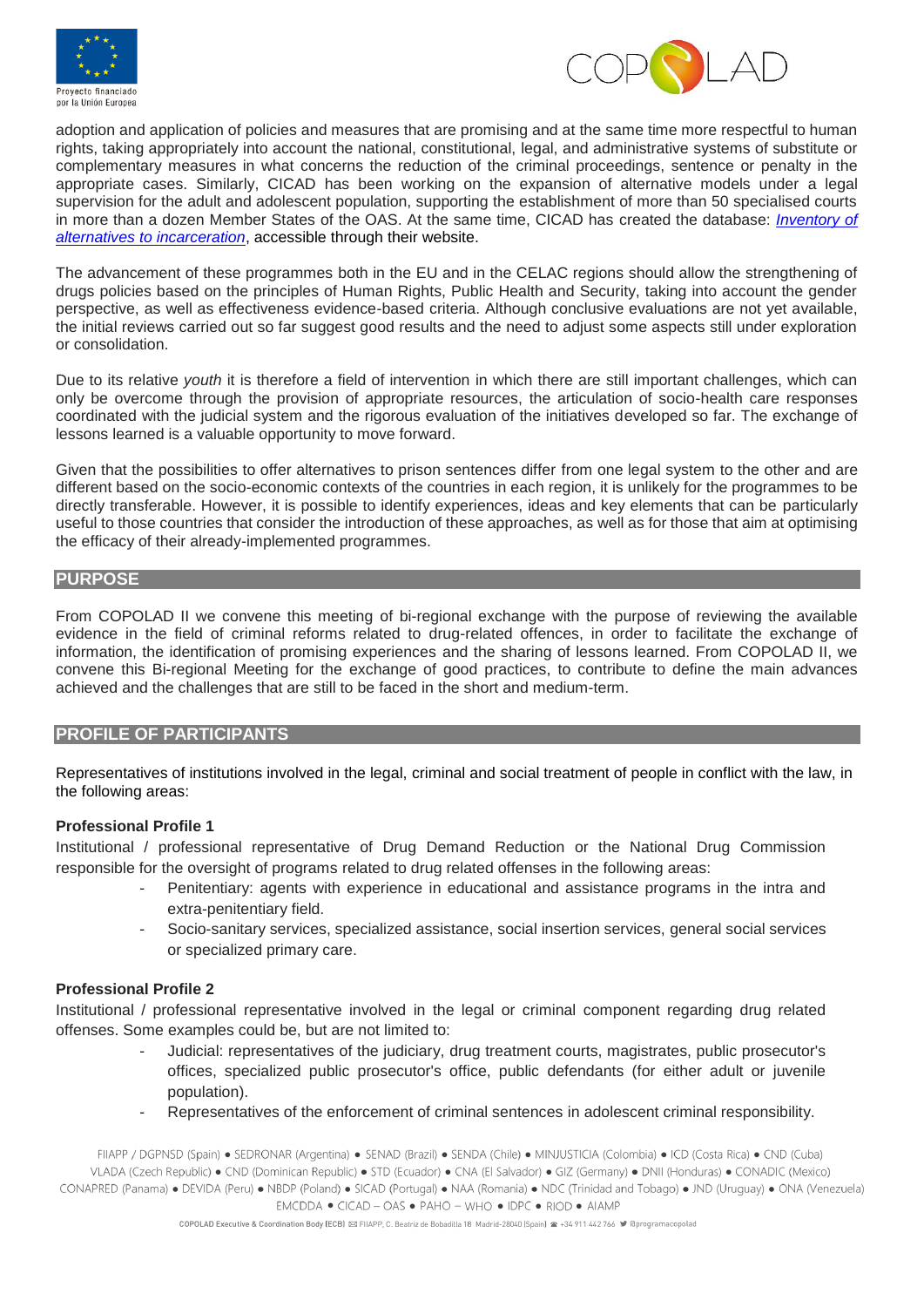





- **Brendan Hughes,** Principal Scientific Analyst for National Legislation, **EMCDDA**

**Adriana Henao**, Specialist in

Alternative to imprisonment programmes and Alternative Development, **CICAD-OAS**

**15:00h-15:30h: Coffee break** 

15:30h – 17:00h **Working groups**

**19:00h: Cocktail hosted by COPOLAD**

FIIAPP / DGPNSD (Spain) · SEDRONAR (Argentina) · SENAD (Brazil) · SENDA (Chile) · MINJUSTICIA (Colombia) · ICD (Costa Rica) · CND (Cuba) VLADA (Czech Republic) · CND (Dominican Republic) · STD (Ecuador) · CNA (El Salvador) · GIZ (Germany) · DNII (Honduras) · CONADIC (Mexico) CONAPRED (Panama) · DEVIDA (Peru) · NBDP (Poland) · SICAD (Portugal) · NAA (Romania) · NDC (Trinidad and Tobago) · JND (Uruguay) · ONA (Venezuela) EMCDDA . CICAD - OAS . PAHO - WHO . IDPC . RIOD . AIAMP

COPOLAD Executive & Coordination Body (ECB) ⊠ FIIAPP, C. Beatriz de Bobadilla 18 Madrid-28040 (Spain) 2 +34 911 442 766 9 @programacopolad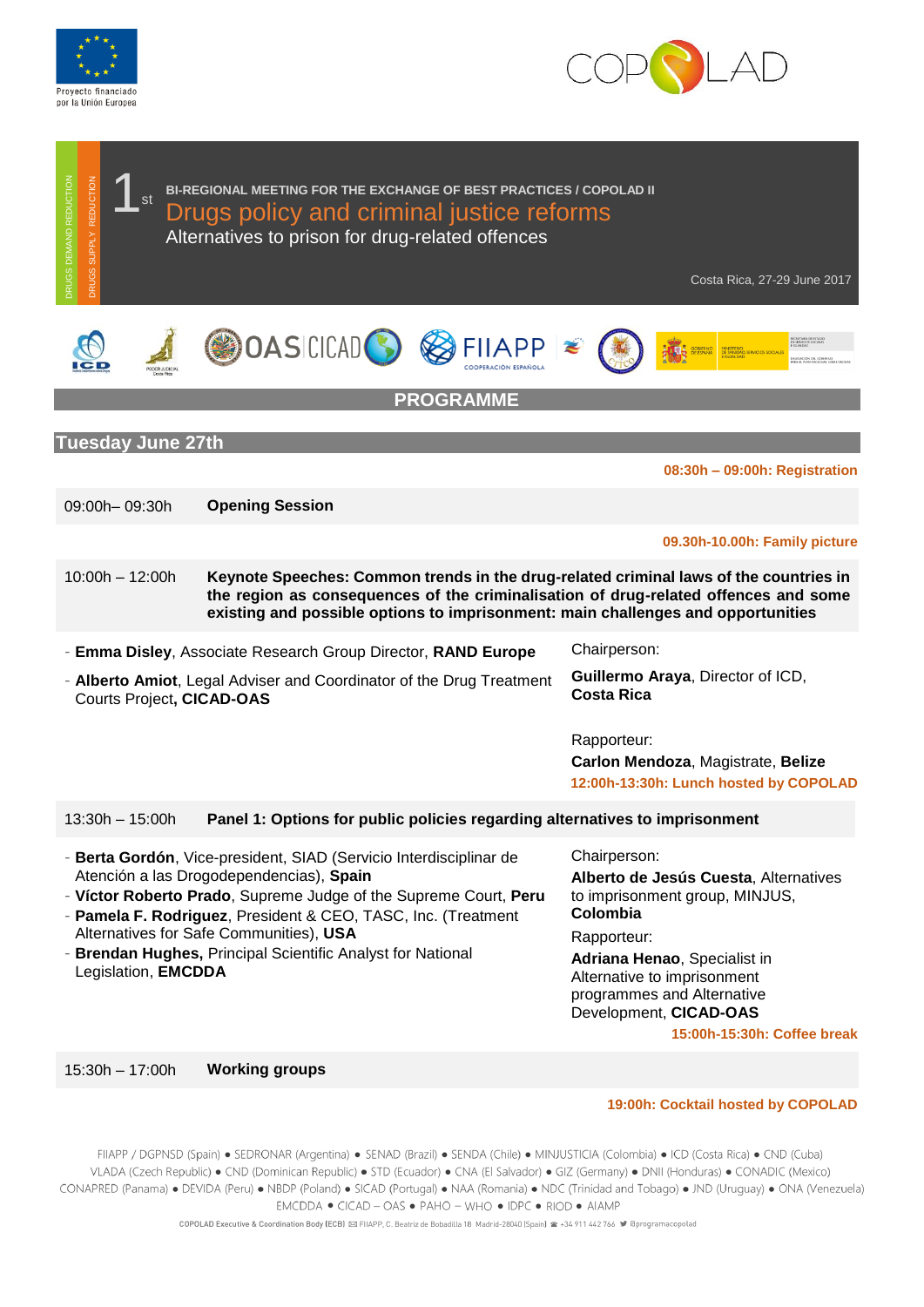



#### **Wednesday June 28th**

#### 08:30h – 10:00h **Panel 2: Alternatives to the entry into criminal proceedings**

| - Rachel Locke, Director of International interventions, National Network                                                                                             | Chairperson:                                                                                            |
|-----------------------------------------------------------------------------------------------------------------------------------------------------------------------|---------------------------------------------------------------------------------------------------------|
| for Safe Communities, a Project of John Jay College of Criminal                                                                                                       | Jenifer Alicia James, Probation                                                                         |
| Justice, USA                                                                                                                                                          | Officer, Ministry of Social Development                                                                 |
| - Elsa Lavado, Statistician, SICAD, Portugal                                                                                                                          | and Housing, Grenada                                                                                    |
| - Vassilis Chrysanthou, Member of the Board of Directors of Cyprus<br>Anti-Drug Council, Cyprus<br>- Grisel Hernández, Responsible for patient care, IAFA, Costa Rica | Rapporteur:<br>Ernestina Rosendo, Coordinator of<br>the Epidemiology Department.<br>SEDRONAR, Argentina |

**10:00h-10:15h: Coffee break**

### 10:15h – 11:15h **Panel 3: Alternatives to imprisonment during criminal proceedings**

| - Doris Ma. Arias Madrigal, Magistrate of the Supreme Court of Justice,<br>Costa Rica.<br>- Johnny Connolly, Irish research council fellow, University of Limerick,<br><b>Ireland</b><br>- Malcom Holdip, High Court Judge, Judiciary of Trinidad y Tobago | Chairperson:<br><b>Cynthia Klein, Public</b><br>ProsecutorMinistry of Justice and<br>Police, Suriname<br>Rapporteur:<br>Yiles Pittí, Magistrate of the Supreme<br>Court of Justice, Panama |
|------------------------------------------------------------------------------------------------------------------------------------------------------------------------------------------------------------------------------------------------------------|--------------------------------------------------------------------------------------------------------------------------------------------------------------------------------------------|
| Panel 4: Alternatives for the prison population<br>$11:15h - 12:15h$                                                                                                                                                                                       |                                                                                                                                                                                            |
| - Javier Herranz Herranz, Director of Programs of the General Sub-<br>directorate of Institutional Relations and Territorial Coordination,<br>General Secretariat of Penitentiary Institutions, Spain                                                      | Chairperson:<br>Ledy Zúñiga, Technical Secretary on<br>Drugs, STD, Ecuador                                                                                                                 |

- **Julius Lang**, Center for Court Innovation (CCI), **USA**
- **Ronald K. Chase,** Member of the Board of Directors, NCSA, **Barbados**

# 13:45h – 15:15h **Panel 5: Alternatives to imprisonment for specific groups**

- **Zhuyem Molina**, Specialist attorney in alternatives to imprisonment, Judiciary, **Costa Rica**
- **Rogelio Guzmán**, Magistrate, High Court of Justice of Chihuahua, **Mexico**
- **Filip De Sager**, Drug policy Coordinator, City of Ghent, **Belgium**
- **Myo Oo,** Senior medical Officer, Bellevue Hospital, Ministry of Health**, Jamaica**

Chairperson: **Teresa Wayra**, Responsible of Mental Health and Prevention of Addictions, Ministry of Health, **Bolivia**

**Michaela Stefunkova**, Researcher, Institute of Criminology and Social Prevention, **Czech Republic**

**12:15h-13:45h: Lunch hosted by COPOLAD**

Rapporteur:

Rapporteur:

**Kenya Romero**, Judge, Treatment Programme under Judicial Supervision (TSJ). **Dominican Republic**

#### **15:15h-15:30h: Coffee break**

15:30h – 17:00h **Working groups**

FIIAPP / DGPNSD (Spain) · SEDRONAR (Argentina) · SENAD (Brazil) · SENDA (Chile) · MINJUSTICIA (Colombia) · ICD (Costa Rica) · CND (Cuba) VLADA (Czech Republic) · CND (Dominican Republic) · STD (Ecuador) · CNA (El Salvador) · GIZ (Germany) · DNII (Honduras) · CONADIC (Mexico) CONAPRED (Panama) · DEVIDA (Peru) · NBDP (Poland) · SICAD (Portugal) · NAA (Romania) · NDC (Trinidad and Tobago) · JND (Uruguay) · ONA (Venezuela) EMCDDA . CICAD - OAS . PAHO - WHO . IDPC . RIOD . AIAMP

COPOLAD Executive & Coordination Body (ECB) ⊠ FIIAPP, C. Beatriz de Bobadilla 18 Madrid-28040 (Spain) 2 +34 911 442 766 9 @programacopolad